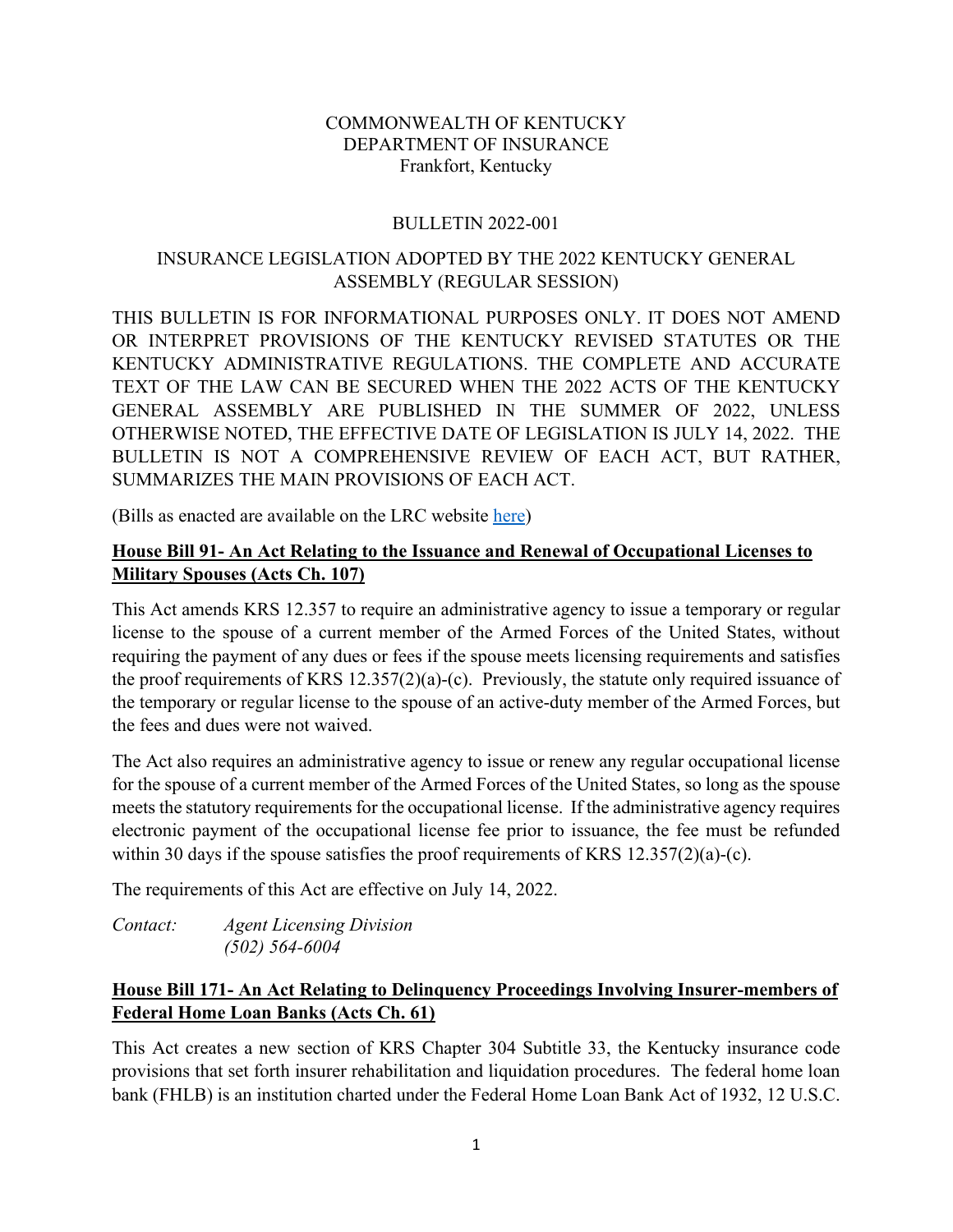sec. 1421 et seq. The FHLB loans money to its member institutions, which include banks and insurers.

If an insurer-member goes into rehabilitation or liquidation, the new code provisions provide that the FHLB shall not be stayed or prohibited from exercising its rights regarding pledged collateral by an insurer-member for more than ten (10) days following the date of a temporary restraining order, preliminary injunction, or permanent injunction issued by a court. If the FHLB exercises its rights regarding the pledged collateral, the FHLB shall, within seven (7) days of receiving a redemption request from the insurer-member, repurchase any the insurer-member's outstanding capital stock in excess of the amount the insurer-member must hold as a minimum investment in the FHLB.

No later than ten (10) days after the appointment of a receiver in a receivership or liquidation proceeding, the FHLB shall provide the receiver with a process and timeline for the following:

- The release of collateral held by the FHLB that exceeds the amount required to support the secured obligation;
- The release of any collateral of the insurer-member remaining in the FHLB's possession once all outstanding secured obligations of the insurer-member have been repaid in full;
- The payment of fees owed by the insurer-member and the operation, maintenance, closure, or disposition of deposits and other insurer-member accounts, as mutually agreed upon by the receiver and the FHLB; and
- Any redemption or repurchase of FHLB stock or excess stock of any class that the insurer-member is required to own under agreements between the insurer-member an the FHLB

The appointed receiver of an insurer-member can request that the FHLB provide any available options for the insurer-member to renew or restructure a loan after the FHLB considers the market conditions, the terms of any outstanding loans, the applicable policies of the FHLB, and any federal laws or regulations applicable to the FHLB.

The new code provisions also exempt FHLB loans to insurer-members with regard to stays of pending litigation; the disavowing, rejection; or repudiation of a FHLB loan; fraudulent loan transfer provisions; and invalidation of preference provisions under KRS Chapter 304 Subtitle 33.

The requirements of this Act are effective on July 14, 2022.

*Contact: Financial Standards and Examination Division (502) 564-6082* 

# **House Bill 188- An Act Relating to Telehealth (Acts Ch. 68)**

This Act amends KRS 211.336 to prevent a state agency that promulgates regulations relating to telehealth from promulgating a regulation: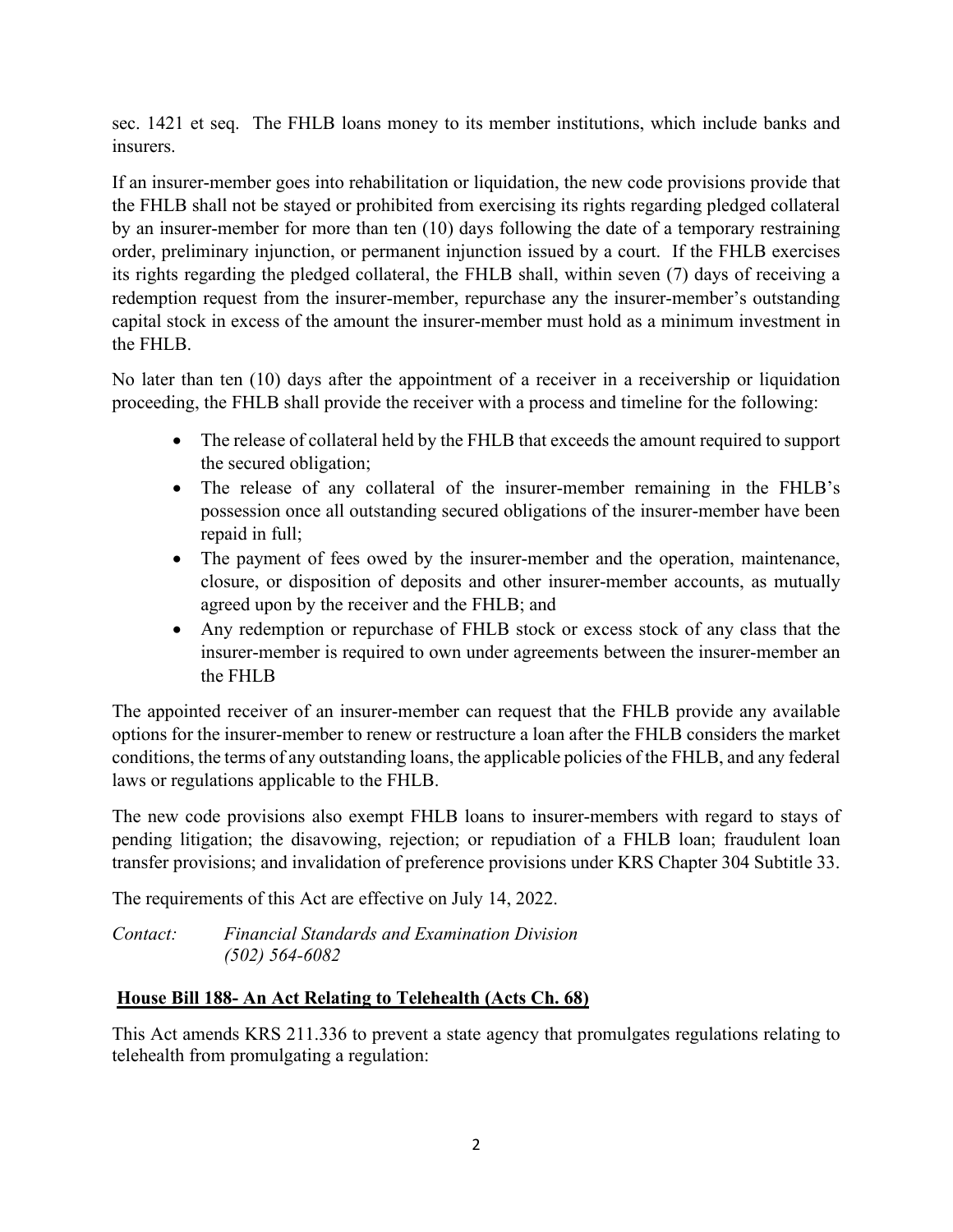- Prohibiting the delivery of telehealth services by a credentialed Kentucky provider to a permanent Kentucky resident who is temporarily located outside of Kentucky;
- Prohibiting the delivery of telehealth services to a non-permanent resident of Kentucky by a provider credentialed in the person's home state; or
- Requiring a provider to be physically located in the state where he or she is credentialed to provide telehealth services to a person who is a permanent resident of the same state.

Section 2 of the Act requires the Cabinet for Health and Family Services to promulgate administrative regulations adding a definition for "temporarily located" to the glossary of telehealth terminology.

KRS 304.17A-138 presently requires that health benefit plans' telehealth coverage and reimbursement be equivalent to in-person coverage and reimbursement. Section 4 of the act amends KRS 304.7A-138 by adding a definition for "equivalent."

Section 3 of the Act applies this definition of "equivalent" to Medicaid telehealth services.

The requirements of this Act are effective on July 14, 2022.

*Contact: Health and Life Insurance and Managed Care Division (502) 564-6088* 

## **House Bill 219- An Act Relating to Lung Cancer Screening (Acts Ch. 71)**

This Act establishes the Lung Cancer Screening Program within the Cabinet for Health and Family Services, Department for Public Health for the purpose of increasing lung cancer screening, reducing morbidity and mortality rates from lung cancer, and reducing the cost of treating lung cancer.

The Act also creates the Kentucky Lung Cancer Screening Program fund, which will be funded by general fund dollars and extra fees associated with special lung cancer license plates issued by the Transportation Cabinet.

Finally, the Act creates the Lung Cancer Screening Advisory Council, of which the Commissioner or her designee is a member, that will review best practices for screening, provide oversight of screening, and provide an annual report on outcomes from the program to LRC.

The requirements of this Act are effective on July 14, 2022.

*Contact: Commissioner's Office (502) 564-6026*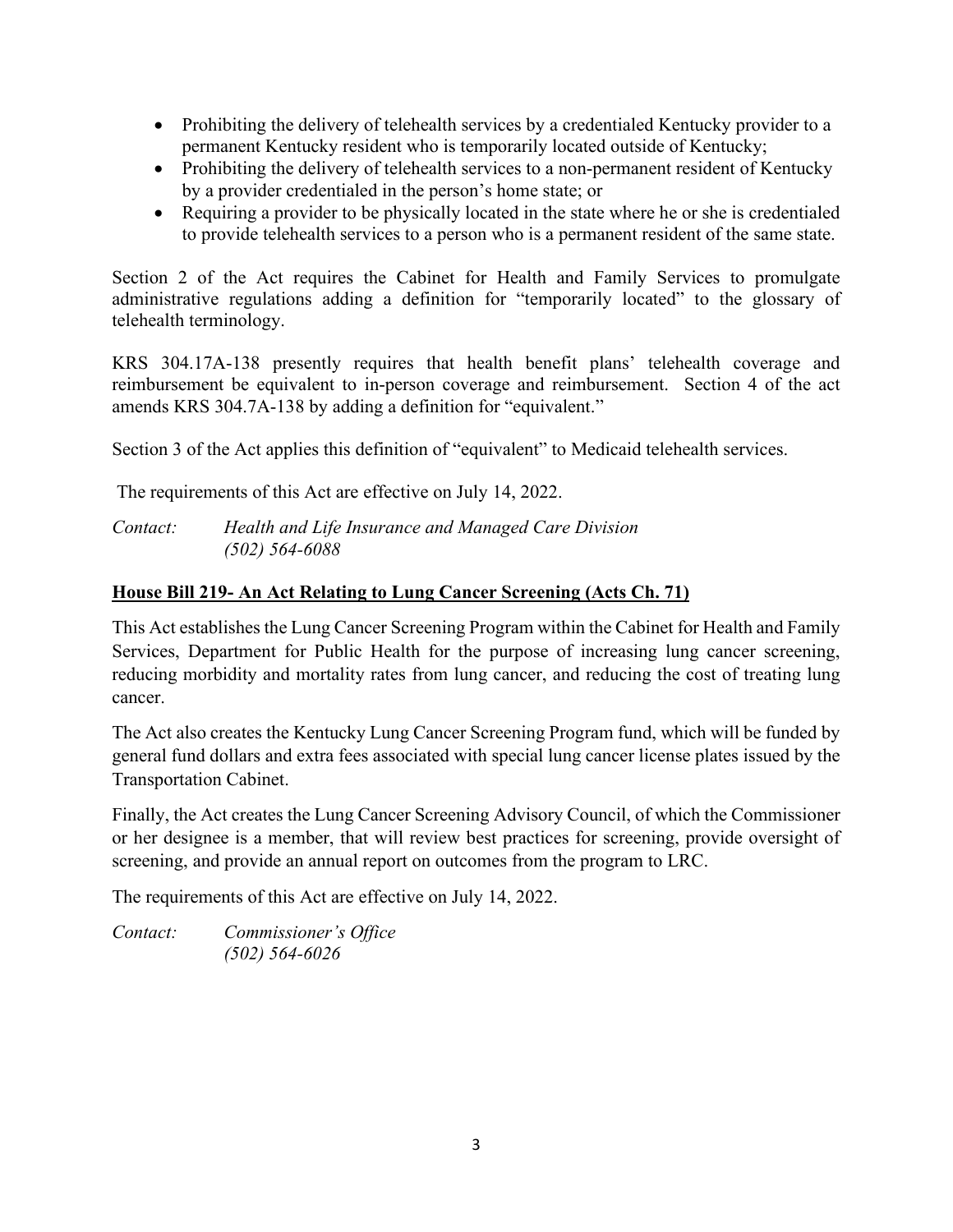# **House Bill 307- An Act Relating to Liability and Workers' Compensation Self-Insurance Group Investments (Acts Ch. 62)**

This Act makes amendments to KRS Chapter 304 Subtitle 48 and KRS Chapter 304 Subtitle 50 to expand the type of assets a liability self-insured group and a workers' compensation self-insured group can invest in using their respective funds.

The Act amends KRS 304.48-090(2)(b) to permit a liability self-insurance group to invest its funds in tax exempt and taxable obligations issued by any state or any of its agencies, counties, cities, municipalities, districts, political subdivisions, or other legal authorities within the United States that have a minimum rating of "BBB" by any nationally recognized statistical rating organization.

No less than 50% of the investments in such tax exempt and taxable obligations shall be in the Commonwealth, its agencies, or a county, city, district, municipality, political subdivision, or other legal authority within the Commonwealth.

KRS 304.48-090 is further amended to permit a liability self-insurance group to invest its funds in asset-backed securities if:

- The bond is issued, assumed, or guaranteed by a solvent institution created or existing under the laws of the United States, or a state, province, or territory of the United States;
- The asset-backed security investments do not exceed 10% of the total market value of the investment portfolio reflected in the most recent quarterly or annual statement of financial condition on file the commissioner; and
- The bond has a minimum rating of "BBB" by any nationally recognized statistical rating organization.

The Act also provides that if the asset-backed security investment is downgraded below "BBB," the liability self-insurance group shall divest itself of that investment as prudently as possible without incurring unnecessary losses.

The Act amends KRS 304.50-055(7)(b) to permit a workers' compensation self-insurance group to invest its funds in tax exempt and taxable obligations issued by any state or any of its agencies, counties, cities, municipalities, districts, political subdivisions, or other legal authorities within the United States that have a minimum rating of "BBB" by any nationally recognized statistical rating organization.

No less than 50% of the investments in such tax exempt and taxable obligations shall be in the Commonwealth, its agencies, or a county, city, district, municipality, political subdivision, or other legal authority within the Commonwealth.

KRS 304.50-055 is further amended to permit a workers' compensation self-insured group to invest its funds in asset-backed securities if:

• The bond is issued, assumed, or guaranteed by a solvent institution created or existing under the laws of the United States, or a state, province, or territory of the United States;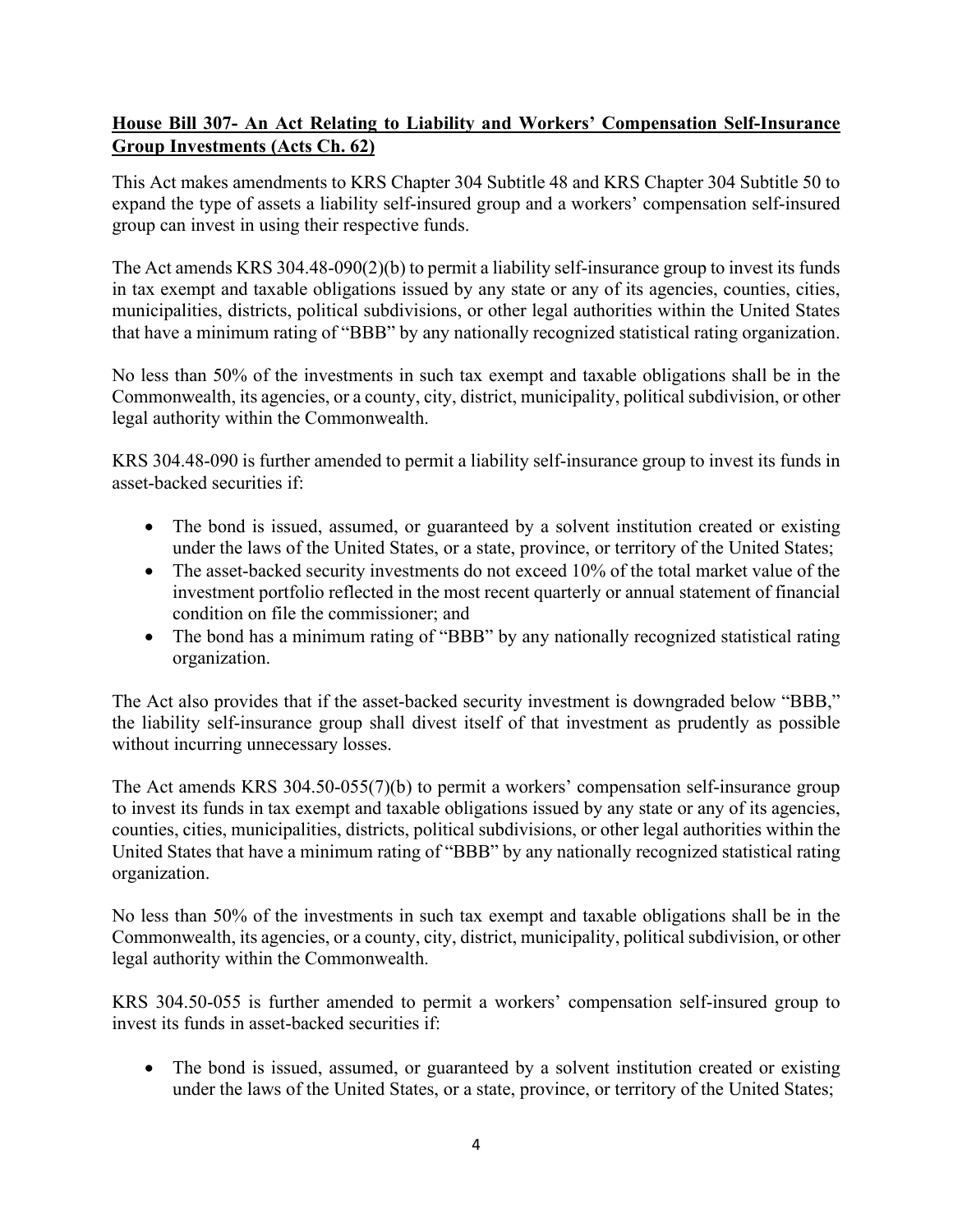- The asset-backed security investments do not exceed 10% of the total market value of the investment portfolio reflected in the most recent quarterly or annual statement of financial condition on file the commissioner; and
- The bond has a minimum rating of "BBB" by any nationally recognized statistical rating organization.

The Act also provides that if the asset-backed security investment is downgraded below "BBB," the workers' compensation self-insurance group shall divest itself of that investment as prudently as possible without incurring unnecessary losses.

The requirements of this Act are effective on July 14, 2022.

*Contact: Financial Standards and Examination Division (502) 564-6082* 

# **House Bill 317- An Act Relating to the Payment of Insurance Premiums and Cost Sharing on Behalf of an Insured (Acts Ch. 49)**

Senate Bill 44 from the 2021 regular legislative session created a new statute in KRS Chapter 304, Subtitle 17A that requires insurers to accept payment of premium or cost-sharing made on behalf of an insured by the following entities:

- State or federal government programs including payments made for the delivery of essential services to individuals and families with HIV;
- Indian tribes, tribal organizations, or urban Indian organizations; and
- A program conducted by a tax-exempt charitable organization operating in accordance with federal laws.

HB 317 amends KRS 304.17A-255(2)(c) to say that, in addition to the present requirements, if the organization is not a church or convention or association of churches as defined by federal law, it must also meet at least one of the following requirements:

- The organization cannot receive any funding from a health care provider, as defined in KRS 304.17A-005;
- Any premium assistance offered by the organization must be sufficient to cover the insured's premium for a full plan year; or
- The organization has been issued an advisory opinion pursuant to 42 U.S.C. sec. 1320a-7d(b).

The Act also defines "plan year" by how it is defined in the health benefit plan. If the health benefit plan does not define "plan year" then it is designated as: 1) the deductible or limit year used under the plan; 2) if there is no deductible or limit year, it is the policy year; 3) if the previous two do not apply, then it is determined by the employer's or sponsor's taxable year; 4) if none of the previous apply, then it is the calendar year.

The requirements of this Act are effective on July 14, 2022.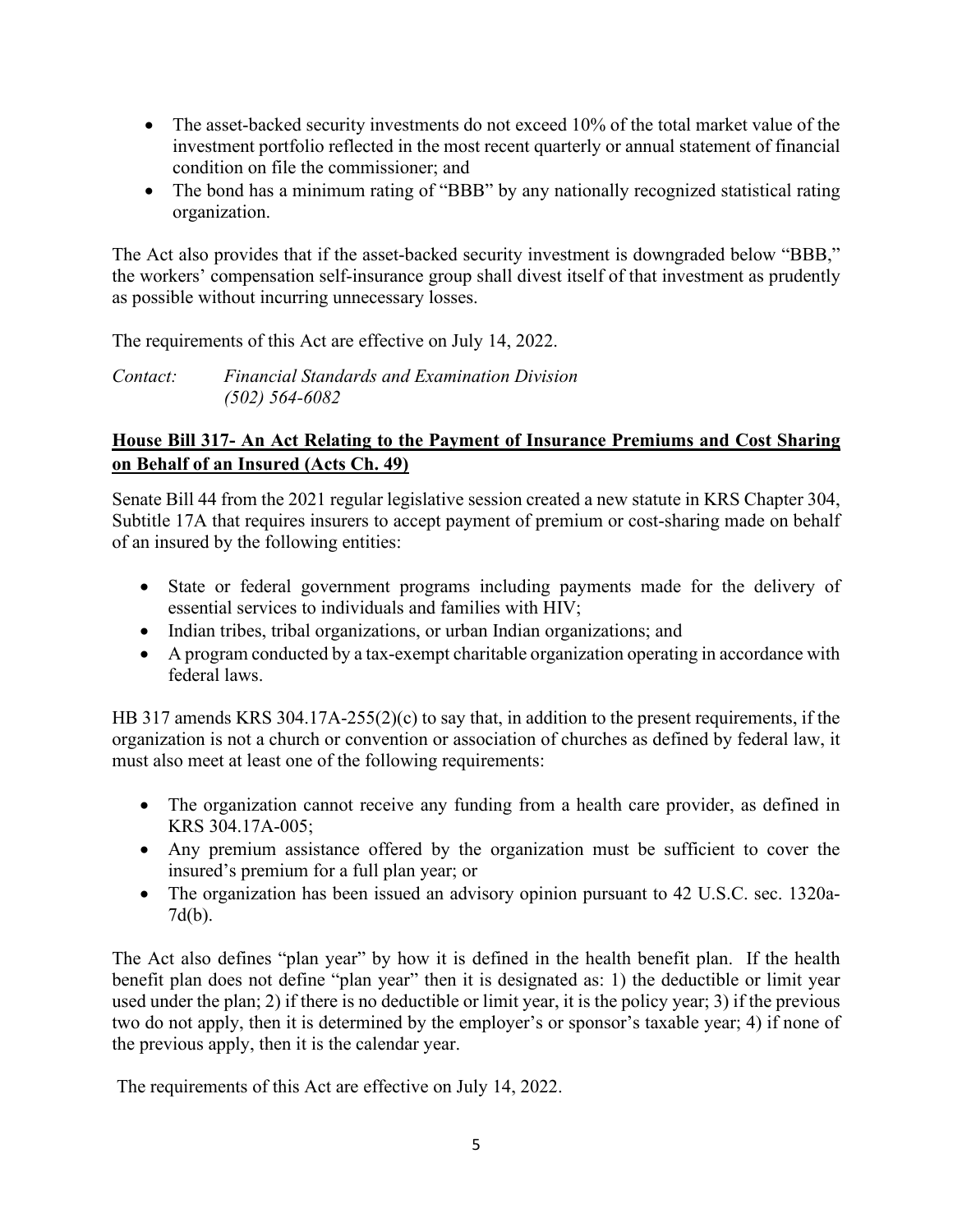| Contact: | Health and Life Insurance and Managed Care Division |
|----------|-----------------------------------------------------|
|          | $(502)$ 564-6088                                    |

#### **House Bill 350- An Act Relating to Insurance Regulatory Requirements (Acts Ch. 133)**

This Act is the Department's financial accreditation bill. The provisions within this bill ensure that the Department meets the national accreditation standards set by the National Association of Insurance Commissioners (NAIC).

The Act amends KRS 304.3-240 and 304.2-205 to expressly provide for use of the NAIC annual statement blank and electronic filing of that blank for insurers authorized to do business in Kentucky.

The Act also amends various provisions in KRS Chapter 304 Subtitle 37 that reflect the changes in the NAIC model law to the group capital calculations for insurance holding companies and liquidity stress test requirements for certain sized life insurers.

The Act contains a sunset provision for provider-sponsored integrated health delivery networks. KRS 304.17A-300 was amended to say that after the effective date of the Act, no new providersponsored integrated health delivery networks will be licensed.

Finally, the Act amends KRS 304.38-070 to allow a provider-sponsored integrated health delivery network converting its certificate of authority to a health maintenance organization to have an initial net worth of one million five hundred thousand dollars. Thereafter, the entity shall maintain a minimum net worth equal to the greater of one million five hundred thousand dollars or four percent of the first one hundred and fifty million of annual revenue and one and one-half percent of the annual premium in excess of one hundred and fifty million dollars.

The requirements of this Act are effective on July 14, 2022.

*Contact: Financial Standards and Examination Division (502) 564-6082* 

## **House Bill 370- An Act Relating to Health Care Trade Practice (Acts Ch. 48)**

This Act creates a new section KRS Chapter 304 Subtitle 17C related to limited dental health services plans.

This Act sets forth the prior authorization parameters for any limited health service dental plan and requires transparency from the insurer to the dental provider regarding contracts, fees, claims, and payments. The dental benefit plan cannot deny any claim subsequently submitted for procedures included in a prior authorization, except under certain situations. Those circumstances include when another payor is responsible for the payment, the dentist has already been paid for the procedures, the service is not considered medically necessary or does not meet other terms and conditions under the plan, or there is fraud or misrepresentation.

Additionally, a dental plan can grant a third party access to its provider network if the provider is allowed to opt out of participation with the third party, the provider network contract has certain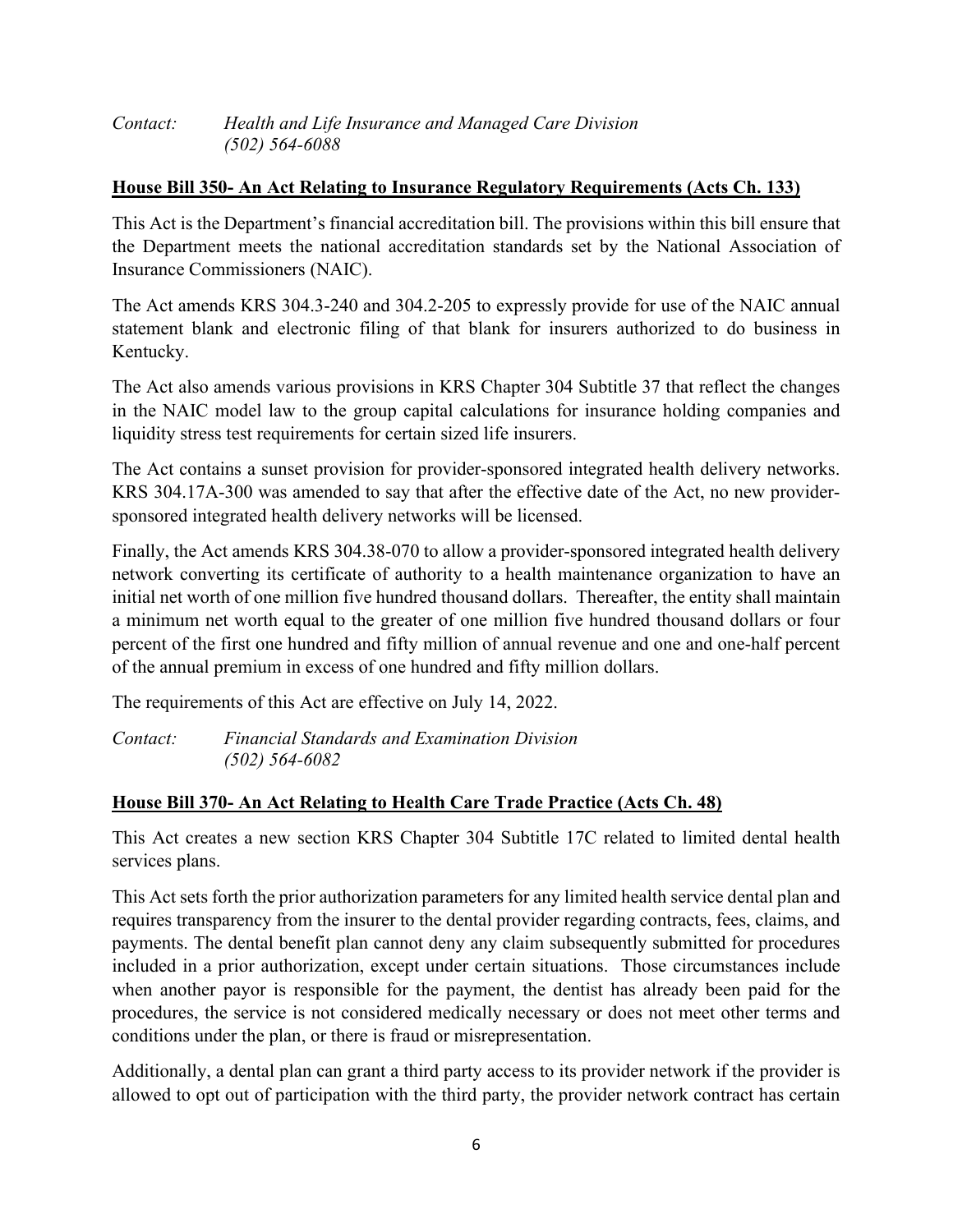provisions such as notification that third parties may be granted access to the network, the third party accessing the network agrees to abide by all contract provisions, and the plan identifies all third parties currently accessing its network on its website.

Finally, the Act requires a plan to notify the provider if there are any fees associated with a particular form of payment, and to provide the available methods of payments with instruction on how to select alternative methods. It also prohibits a plan from making credit cards the only form of payment. This bill amends KRS 304.17C-085 by prohibiting a provider from charging more for services and materials that are noncovered by the plan than the provider's usual and customary rate for those services and materials.

The requirements of this Act are effective on July 14, 2022.

*Contact: Health and Life Insurance and Managed Care Division (502) 564-6088* 

# **House Bill 380- An Act Relating to Insurance Trade Practices (Acts Ch. 64)**

In Section 1, this Act creates a new section of KRS Chapter 304 Subtitle 12 to allow an insurer or insurance producer to offer gifts of up to \$250.00 in connection with the marketing, purchasing, or renewal of insurance, as long as the gift is not in the form of cash and the receipt of the gift is not contingent upon the purchase or renewal of insurance.

An insurer or insurance producer may also conduct sweepstakes or drawings in connection with the marketing, purchasing, or renewal of insurance as long as the following conditions are met:

- there is no participation cost to entrants;
- either the prizes do not exceed \$500.00 in value, or the combined value of all prizes divided by the number of entrants is less than \$10.00; and
- the sweepstakes or drawings do not obligate entrants to purchase or renew insurance.

Insurers or insurance producers may offer or provide products that relate to, or are offered in conjunction with, an insurance policy free of charge or at a discounted price as long as the products or services:

- Are primarily intended to educate the insured about, access, monitor, control, mitigate, or prevent risk of loss to persons, their lives, health, property, or other insurable interests; or
- Have a connection to, or enhance the value of, the insurance benefits.

Section 1 of the Act also exempts charitable contributions made by an insurer or insurance producer from the above limitations unless contributions are made in connection with the purchase or renewal of insurance.

Section 2 of the Act amends KRS 304.12-110 by removing the \$25.00 prize, goods, wares, merchandise, or property exemption allowance from the definition of illegal inducement in accordance with the above revised limitations.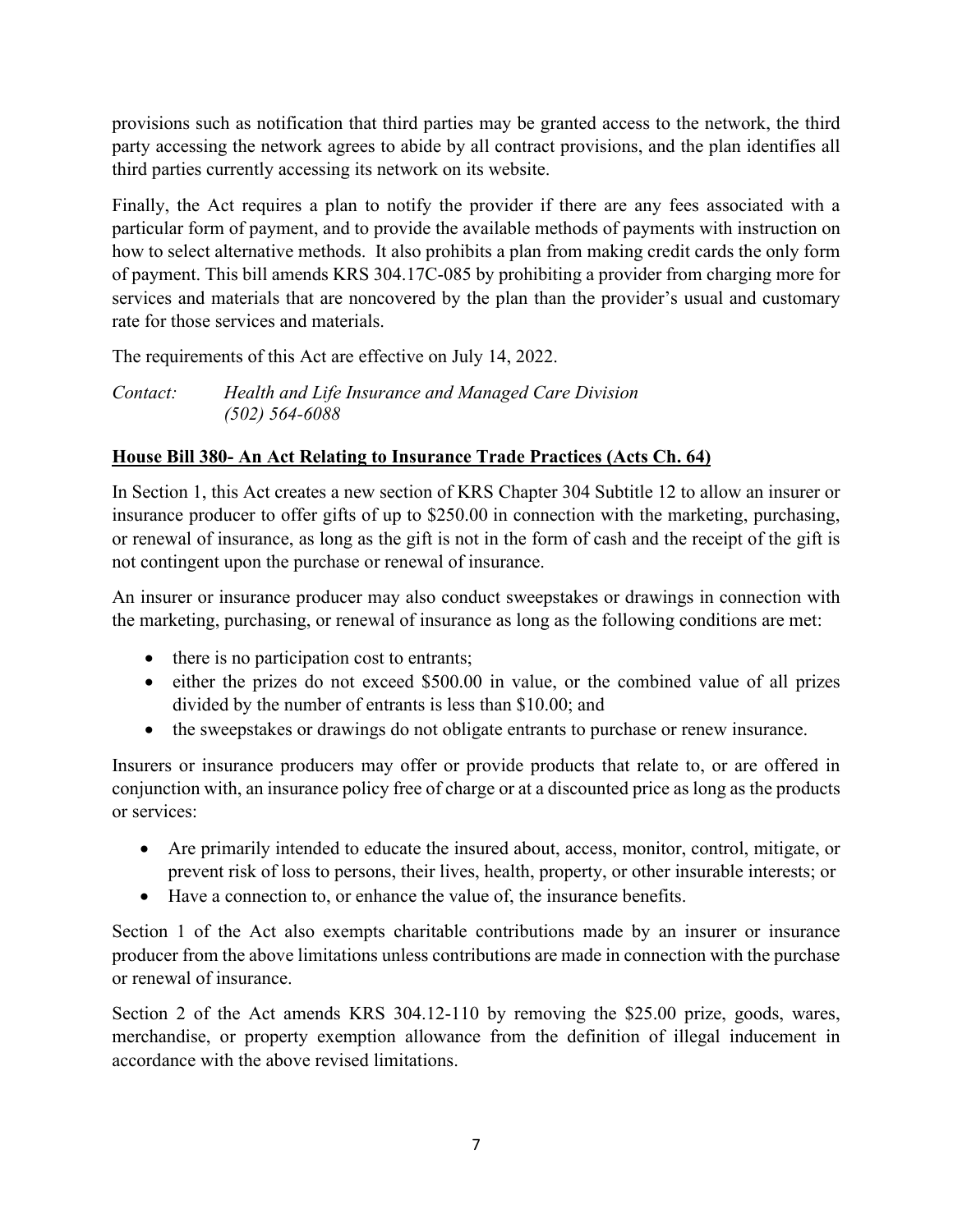Section 3 of the Act amends KRS 304.12-100 by exempting charitable contributions made by an insurer or insurance producer from being considered a rebate or illegal inducement, unless those contributions are made in connection with the purchase or renewal of insurance.

The requirements of this Act are effective on July 14, 2022.

*Contact: Consumer Protection Division (502) 564-6034* 

## **House Bill 474- An Act Relating to Insurance Data Security (Acts Ch. 149)**

This is the Department's data security bill. This Act provides three main requirements that licensees must have in place.

Section 4 of the Act requires that the licensee develop a security program to protect customers' non-public information from being breached. Each licensee develops the security program based on a risk assessment that the licensee performs on itself. The security program must be based on the size and complexity of the licensee and the nature and scope of the licensee's activities, including its use of third-party service providers.

Section 5 of the Act requires a licensee to perform an investigation if the licensee believes a cybersecurity event has occurred or may have occurred. The Act sets out the parameters on how the licensee is to conduct this investigation.

Finally, Section 6 of the Act contains a notice requirement when a cybersecurity event has occurred. Each licensee must notify the commissioner of a cybersecurity event involving nonpublic information in the licensee's possession as promptly as possible, but in no event later than three (3) business days from a determination that a cybersecurity event has occurred. This notice is submitted electronically, and the bill describes what the notice must contain. The Department will develop a form for the electronic filing of the notice of a cybersecurity event.

Certain entities are exempted from some of the requirements of the Act. For example, a licensee with fewer than 50 employees is not subject to the requirements of the Act. A licensee that has a HIPAA-compliant or Graham Leach Bliley-compliant security program is not subject to the requirement to develop a security program and is not subject the investigation requirements of Section 5. However, these entities must annually certify to the Department that they are compliant with HIPAA or Graham Leach Bliley.

The requirements of this Act are effective on January 1, 2023. Licensees have one year from this effective date to implement subsections (1) to (3) and subsections (5) to (7) of Section 4 of the Act. Licensees have two years to implement Section 4(4) of the Act.

*Contact: Financial Standards and Examination Division (502) 564-6082*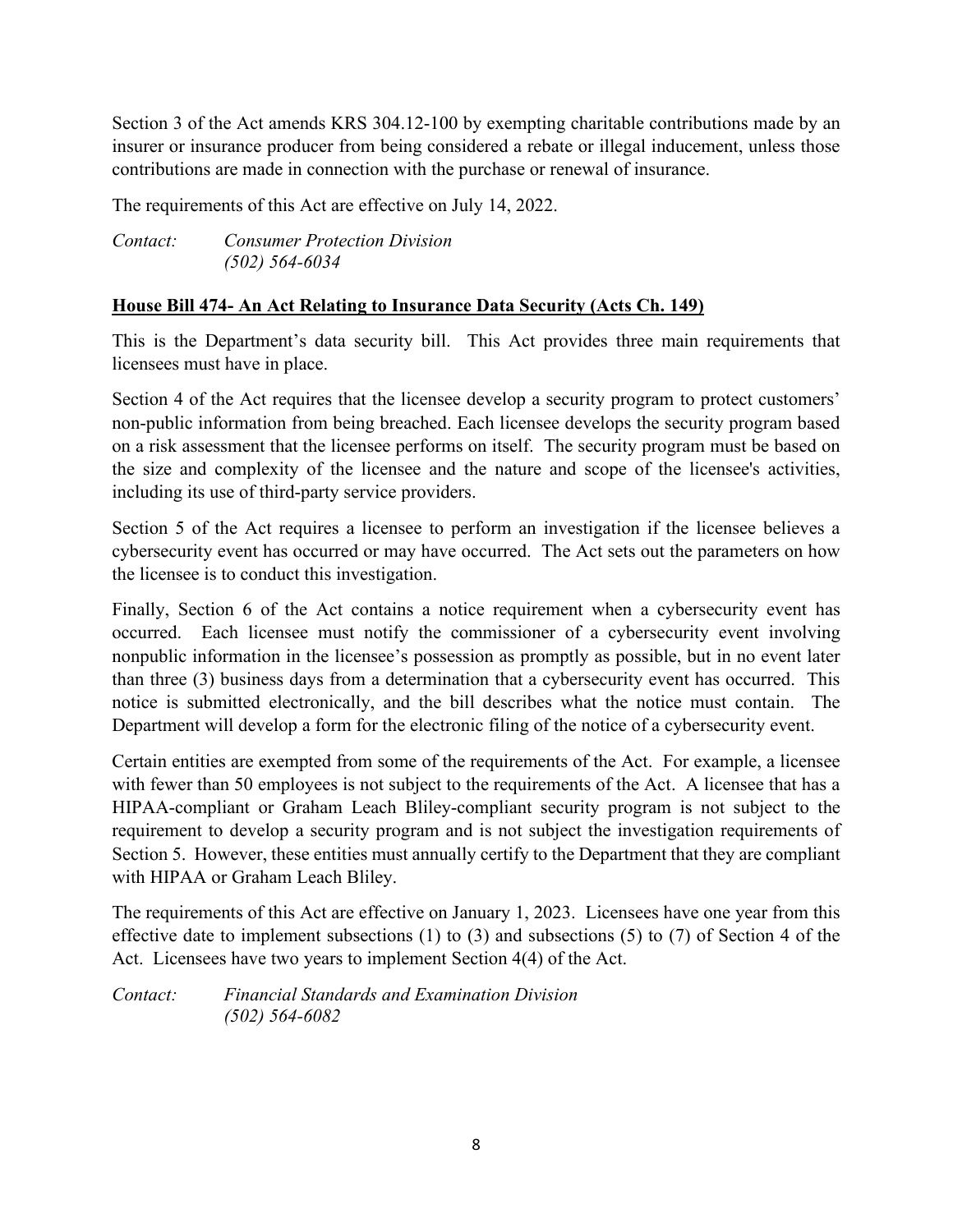# **Senate Bill 124- An Act Relating to Transportation and Declaring an Emergency (Acts Ch. 153)**

The main provisions of this Act establish parameters for peer-to-peer car sharing program liability and insurance requirements. A peer-to-peer car sharing program is defined as a business platform that connects shared vehicle owners with shared vehicle drivers, enabling the shared vehicle driver use of the shared vehicle owner's auto for financial consideration.

In Section 8 of the Act, a new Section of KRS Chapter 365 is created providing that the peer-topeer car sharing program (Program) assumes the liability of the shared vehicle owner for bodily injury and property damage to third parties during the car sharing period for at least the amounts required in KRS 304.39-110 for bodily injury and for basic reparation benefits found in KRS 304.39-020(2).

However, the Program does not assume the liability when the shared vehicle owner makes an intentional or fraudulent material misrepresentation or omission to the program before the car sharing period in which the accident occurs. The Program does not assume liability when the shared vehicle owner acts in concert with the shared vehicle driver who fails to return the shared vehicle pursuant to the terms of car sharing agreement.

The Program must ensure that, during the car sharing period, the vehicle owner and the shared vehicle driver are covered under a policy that provides at least the minimum coverage of KRS 304.39-110, and the policy must recognize that the vehicle may be used in a peer-to-peer program or does not exclude the use of the vehicle in a peer-to-peer program.

Section 9 requires the Program to:

- Notify the vehicle owner that use of the vehicle in the program may violate the contract terms of any lienholder agreement;
- Verify that there are no unrepaired safety recalls; and
- Notify the vehicle owner of the requirement to remove a vehicle from the program after receiving a recall notice, until the safety recall is repaired.

The requirements of this Act are effective on January 1, 2023.

*Contact: Property and Casualty Division (502) 564-6046* 

## **Senate Bill 140- An Act Relating to Step Therapy Protocols (Acts Ch. 19)**

This Act requires any "health plan" to develop clinical review criteria that establishes step therapy drug protocols. The clinical review criteria must be based on clinical practice guidelines that recommend drugs be taken in specific sequence. The protocols must be developed by a multidisciplinary panel of experts. Insurers are required to make clinical review criteria available upon request and the review criteria must be posted on their website.

"Health plan" is defined broadly to seemingly encompass any plan that has a drug benefit with step therapy protocols. In addition, Medicaid, KCHIP, the State Employee Health Plan, and any